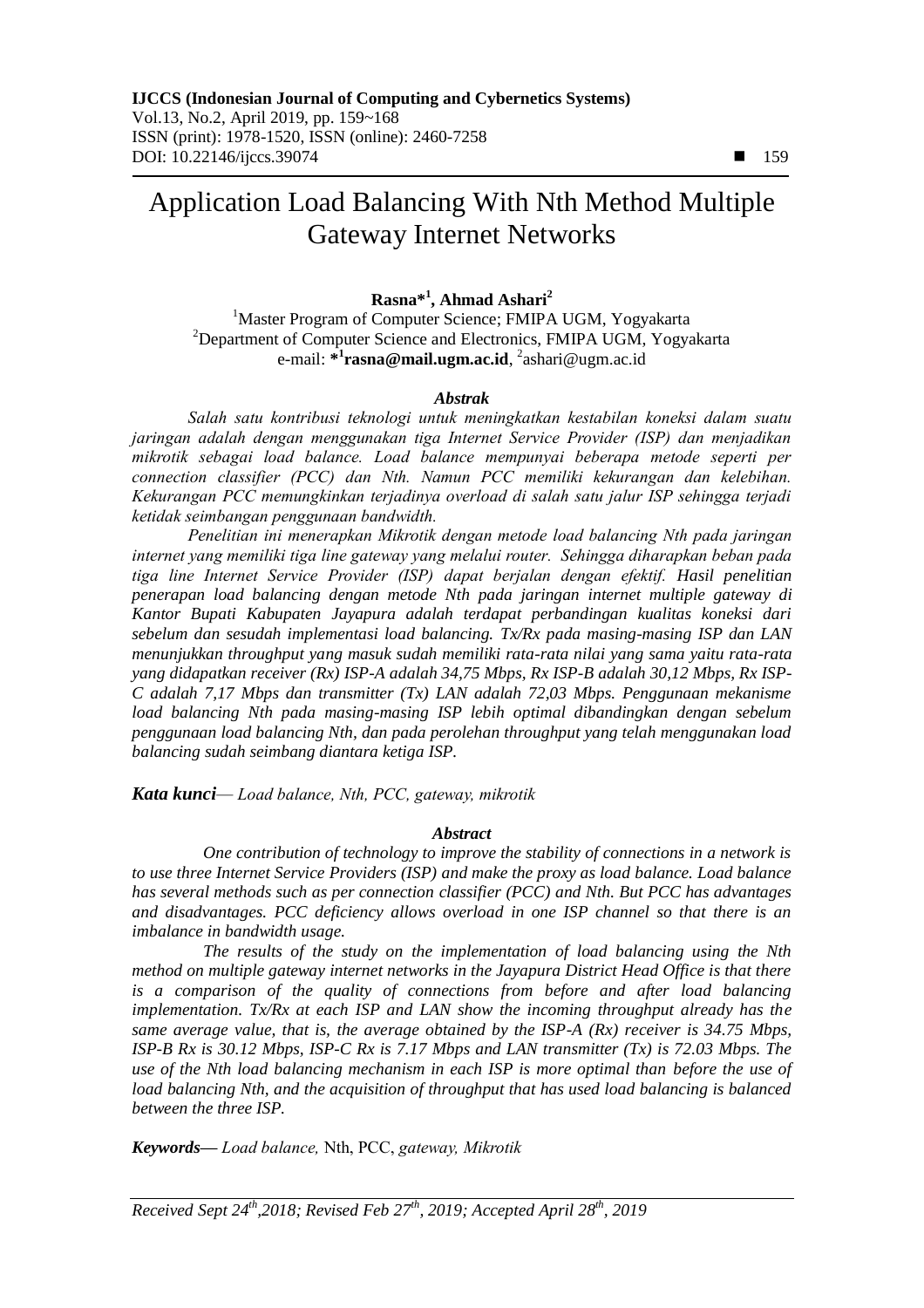#### 1. INTRODUCTION

Load balancing is an innovation used to overcome the burden of network capacity with users, and additional networks [1]. Load balancing can be applied to HTTP servers, proxies, databases, and gateways. In the load balancing process, there are four methods that can be applied using Mikrotik, one of which is the Nth method. The Nth method is known as the load balancing distribution method which is the development of the round robin load balancing method. The Nth method can work with principles per packet load balance or per connection load balance. The Nth technique is known as the round robin method in dividing the load. It divides evenly distributed data packets on each gateway. Existing packages will be grouped into several groups in a row, ie package 1 enters group 1, package 2 enters group 2, etc. Later each group will be issued via the exit interface which is available sequentially, group 1 will exit through interface 1, group 2 will exit through interface 2, etc. With load balancing Nth, it can be a very effective technology solution for utilizing internet bandwidth without having to occur inequality [2].

The Jayapura District Regent's Office as a Regional Government Institution that has internet services utilizes wireless technology as a means of improving services. The importance of internet access speed as a means of communication, the use of internet access needs to be regulated so that it is convenient for its users. Internet access speed will certainly relate to the amount of bandwidth available in a network. The importance of the speed of internet access has made the Jayapura District Office use three Internet Service Providers. To get maximum internet access speed, load balancing settings on bandwidth are needed so that internet traffic in a network does not experience overload.

To minimize the occurrence of these problems and keep the internet network connection stable and smooth, the three connection lines are connected to a device, the router, the Load Balancing technique is applied to the router [3]. Mikrotik is one router that can implement load balancing techniques. This study applies a proxy with the nth load balancing method on an internet network that has three line gateways through a router. The load balancing mechanism, which is the proxy, will mark packets that want to access the internet, then equalize the load on the three ISPs that are distributed through LAN and wifi cable networks

[4]. Then choose which ISP path to pass. So it is expected that the load on the three ISP lines can run effectively.

In research [5] analyze slow internet access due to other users who download by comparing the Simple Queues and Queues Tree methods. While in research [6] to overcome the company's loss problem because there is no even distribution of traffic load to the router using NDLC and Load Balancing Nth methods. Research [7] analyze the comparison of PCC, Nth and ECMP load balancing implementation.

#### 2. METHODS

This study uses the Nth load balancing method. The tests carried out in this study are downloading, uploading and streaming video before and after load balancing is applied. To find out the quality of the internet network that has been loaded balance, Quality of Service is tested with parameters of delay, throughput, jitter, and packet loss. Quality of Service is a method of measuring how well the network is installed and is also an attempt to define the characteristics and properties of service [8]. The test results will be analyzed to see the of applying influence load balancing.

#### *2.1**Research material*

Research material plays an important role as a reference in the implementation and testing of the systems needed for the results analysis phase. The collection of data needed as material for this research was obtained from sources namely literature studies such as papers,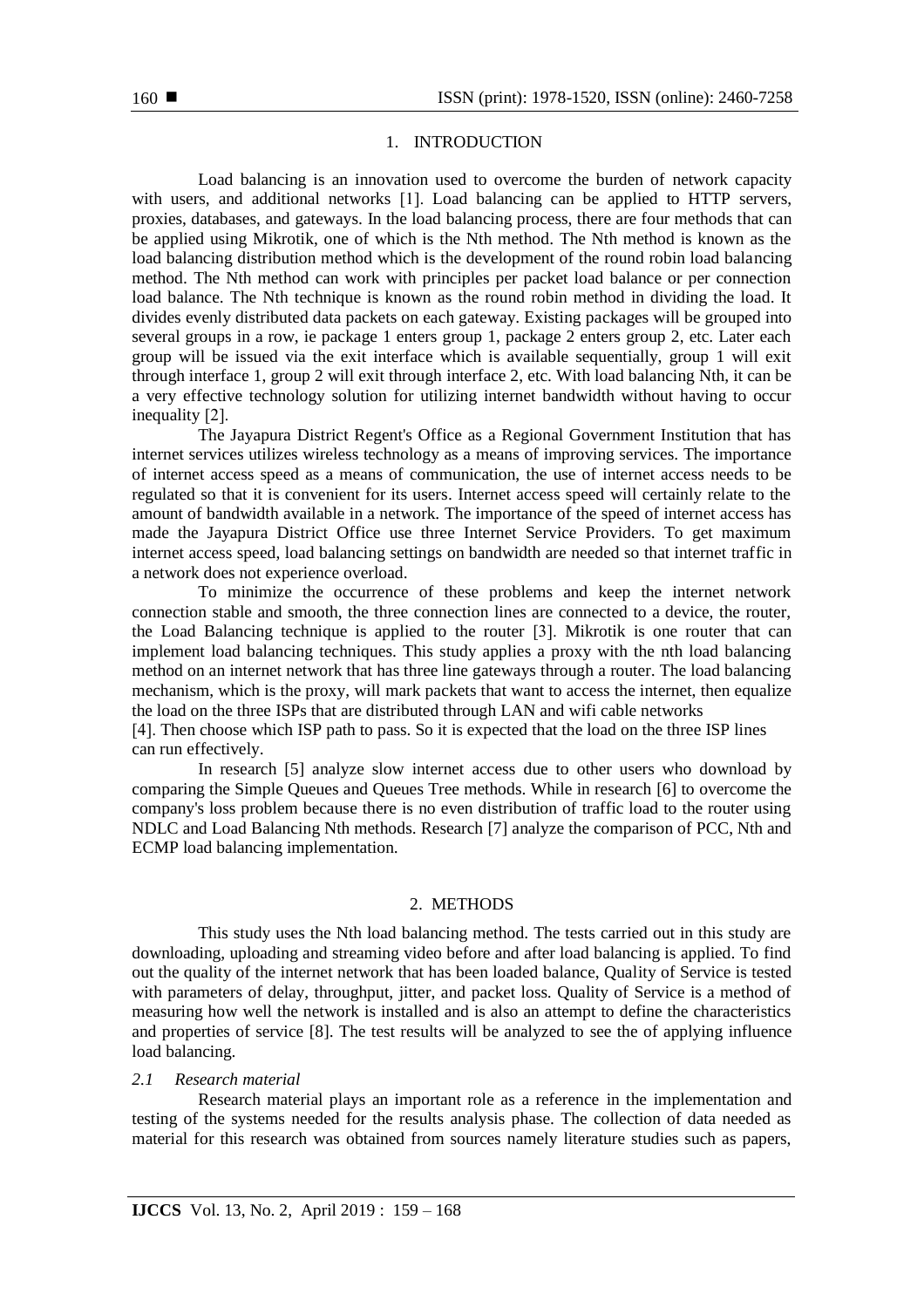reference books, and related research results. From these data then an understanding of the system needs that are built and their implementation is obtained.

#### *2.2 Research tool*

 The tool used in this study consisted of hardware and software. From the needs analysis conducted, it can be identified the need for hardware installed in the internet network at the Jayapura District Head Office as seen in Table 1.

| N <sub>0</sub>  | Installed device                          |
|-----------------|-------------------------------------------|
| $\mathbf{1}$    | Radio <i>Rocket</i> MS                    |
| 2               | <b>APC</b> Arrester                       |
|                 | Router RB 750                             |
| $\overline{4}$  | IP phone                                  |
| $\overline{5}$  | Switch Tplink 16 port                     |
| 6               | Wifi Tplink                               |
| $7\phantom{.0}$ | 1 line ISP PSN with capacity 7 Mbps       |
| 8               | 1 line ISP ASTINet with capacity 35 Mbps  |
| 9               | 1 line ISP IndiHome with capacity 30 Mbps |

|  |  |  |  |  |  |  | Table 1 Equipment installed in the Jayapura District Head Office |  |  |  |
|--|--|--|--|--|--|--|------------------------------------------------------------------|--|--|--|
|--|--|--|--|--|--|--|------------------------------------------------------------------|--|--|--|

The Nth method which literally means that N is a number of integers  $(0.15)$  and thus the size of the number. Nth is a method that uses matching algorithms for a number of numbers, each of which is given integer value, with the x package received by the standard rules in the method. A number of these numbers indicate how many servers will be implemented in the load balancing technique. Then one of the 16 available counters can be used to calculate each packet sent and received [9].

The software requirement used to help this research is MikroTik RouterOS ™ which is the operating system to build a router, Microsoft Windows is the operating system for admin and client and Winbox Mikrotik is a software to access the Mikrotik Router.

#### *2.3 Research flow*

 The research work will be carried out in accordance with the research flow chart found in Figure 1.



Figure 1 Research Flow Chart

*Application Load Balancing With Nth Method Multiple Gateway Internet ... (Rasna)*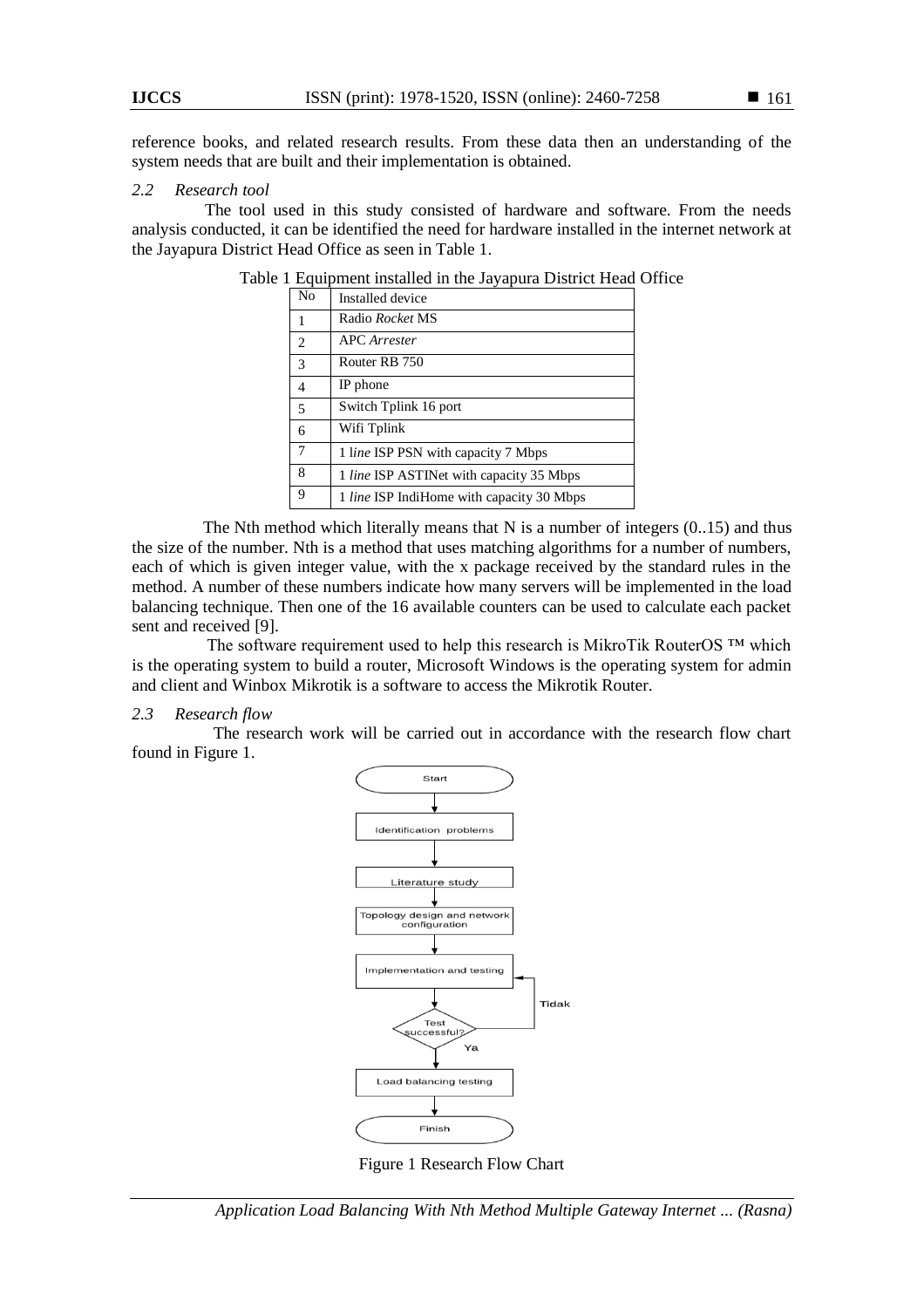# *2.4 Identification of problems*

The problem identification stage is the stage to determine the background of this research. The problem identification stage is done by examining cases on a computer network system that is related to the use of Nth load balancing techniques as a solution to the problems encountered. After finishing reviewing several cases, a list of problems is then sorted according to the level of sensitivity of the problem.

# *2.5 Reference library*

After the problem identification is complete, the next step is to conduct a literature study. The literature study in question is to study and review various literature in the form of books, journals, theses, articles, and online media related to load balancing. In addition, the literature is also used as a reference source of research references. By collecting and learning many references, it is hoped that the research conducted can produce the best solution that can be done to solve existing problems.

# *2.6 Topology design and network system configuration*

 After a literature study, the next thing to do is to design and create the network topology used in this study. Topology is created and configured according to the research material that has been obtained. The purpose of topology design and network system configuration is to facilitate when load balancing methods are implemented and tested as research objects.

# *2.7 Research object*

The internet network infrastructure in the Jayapura District Office is shown in Figure 2. The internet network is built with a combination of wireless connection, fiber optic, and LAN using TVRI towers as communication relay centers at several points (Sentani, Sentani Timur, Waibu, Ebungfau, and Sentani Barat) and for unattainable points, the TVRI relay tower is connected via satellite and distributed using a wireless connection.



Figure 2 Internet network infrastructure in the Jayapura District Head Office

The study was conducted on three internet gateway lines, namely PT. Telkom (ASTINET), IndiHome (Telkom) and PT. Pasifik Satelit Nusantara (PSN). The three line gateways are in the KPDE building (Office of Communication and Information). The research conducted was analyzing the performance of the three lines, both in terms of Quality of Service, uploading and downloading.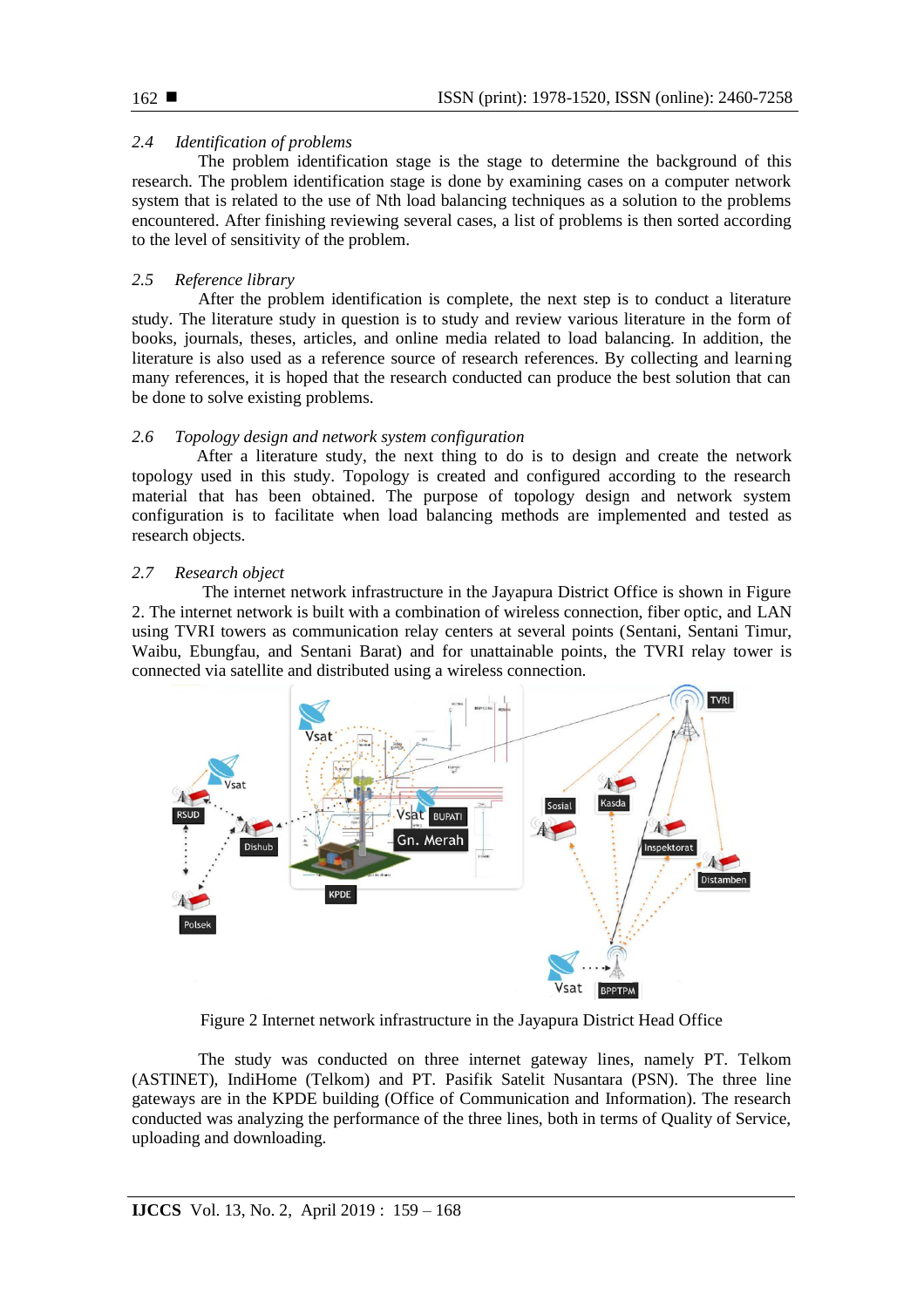#### *2.8 System design*

 The test will involve internet users, namely all employees in the Jayapura District Head Office. Research using Nth load balancing method by combining three internet connections from three Internet Service Providers is done in order to add internet speed and reduce traffic load on one line. The system is carried out with a traffic balancing system for user requests or traffic balancers. The system will reduce the router workload so that the network conditions are relatively stable. All internet requests from users will enter the router that has been configured with the nth Load balancing method. On the router, there will be connection marking so that the connection path can be passed through the first gateway, the second gateway, or through the third gateway. After connection marking occurs, routing will occur into the routing table, so that the three available gateways can be used simultaneously.



Figure 3 Load balancing design at the Jayapura District Head Office

Figure 3 is the Nth load balancing design in the Jayapura District Head Office which has three gateways for internet connection. Based on the Nth mechanism, for the topology above each traffic/data packet that passes will be divided into 1, 2, and 3. Then for the ISP-A link will be used for packet 1, the ISP-B link will be used for packet 2, and link ISP-C will be used for packet path 3. The client on the network will have one gateway, and the gateway will determine the packet will pass through the ISP line. The load balancing is implemented in a series consisting of every and packet and is realized in an integer series. In the load balancing method, the incoming data packet is marked as a variable n in the integer data type. Load balancing applied in this study on 3 internet data lines (connections), which means that n will be worth 3. Then, integer values form queues 3.1, 3.2 and 3.3.

## 3. RESULTS AND DISCUSSION

Load Balancing is the ability to reduce the load from a process to an application to several different systems so as to increase processing capability on incoming requests. Load Balancing will send some processing from request to a system to other systems that will be handled simultaneously. With load balancing has the advantage of reducing the amount of processing that must be carried out by the main receiving server, allowing the receiving server to handle more requests from the device that processes all loads.

## *3.1 Network configuration*

Interface initialization is done by giving names to each interface according to its function. The commands performed are as follows. Mikrotik initialization commands are shown in Figure 4.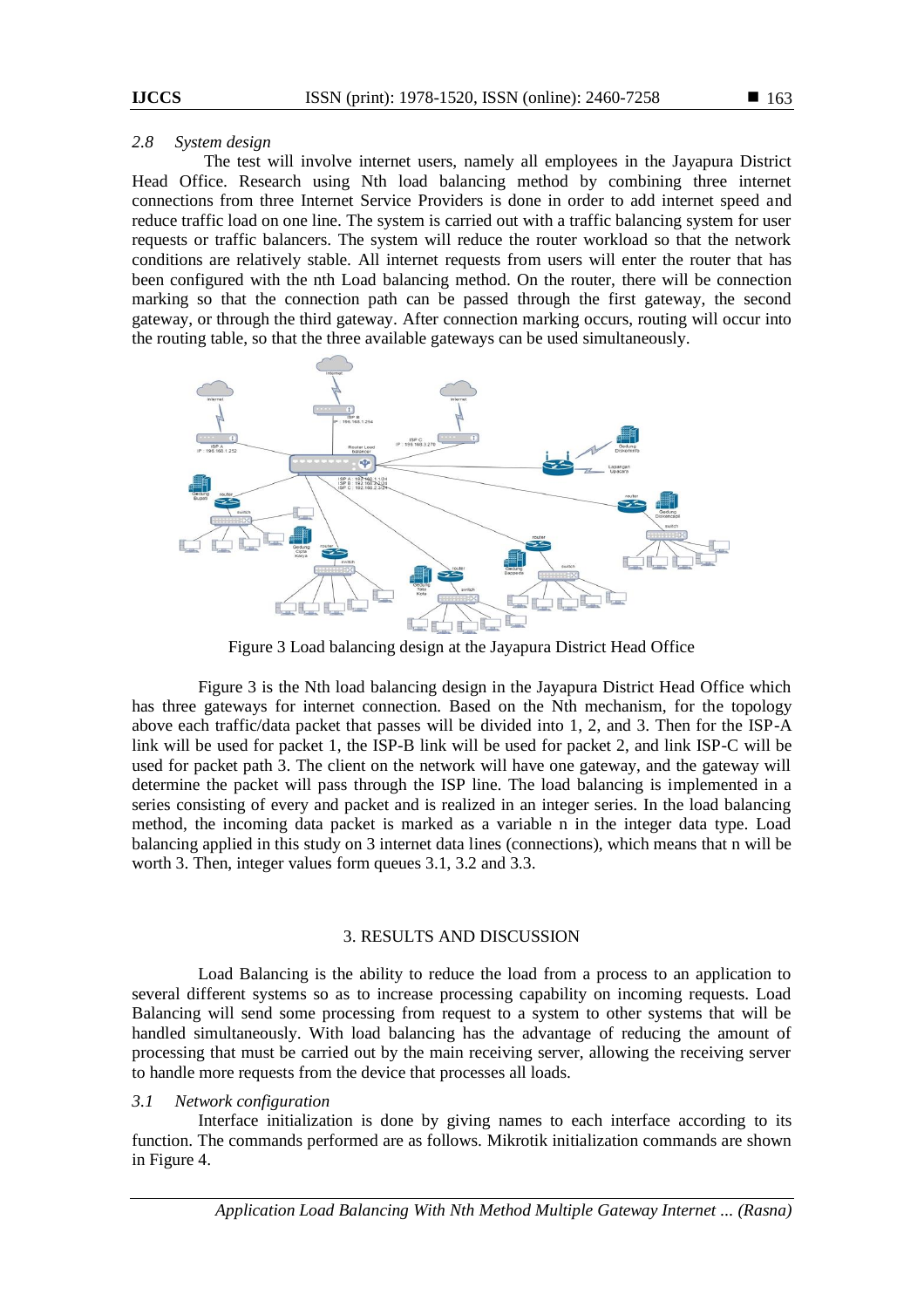| <i>linterface Ethernet</i>                |
|-------------------------------------------|
| Set 1 comment-"" disable=No. name="ISP-A" |
| Set 2 comment-"" disable=No. name="ISP-B" |
| Set 3 comment-"" disable=No. name="ISP-C" |
| Set 4 comment-"" disable=No. name="local" |

Figure 4 Initialization interface

## *3.2 IP Address Assignment*

At this stage the IP address is given at each interface, both on the proxy, and from the client side. To assign an IP address to the router is shown in Figure 5.

*/ip address Add address=192.168.1.1/24 network=192.168.1.0\broadcast=192.168.1.1/24 network=192.168.1\broadcast=192.168.1.255 comment="" \disabled=No. interface= ISP-A Add address= 192.168.1.2/24 network=192.168.1.0\broadcast=192.168.1.255 comment="" \disabled=No. interface=ISP-B Add address= 192.168.1.3/24network=192.168.1.0\broadcast=192.168.1.255 comment="" \ disabled=No. interface=ISP-C Add address= 192.168.1.4/24 network=192.168.1.0\broadcast=192.168.1.255 comment="" \ disabled=No. interface=lokal*

## Figure 5 Giving IP Address

## *3.3 Client's IP Address Assignment*

In Figure 6 shows the marking form command before the data packet enters into the prerouting policy, and shows how to create an address in the Nth and its merge with the mark function. Where the "LOCAL" interface with destination port 80 is given a connection mark with the name "lb 1" with the value nth is 3.1 which means the value of every  $= 3$  packet  $= 1$ value.

```
/ip firewall mangle
Add action=mark-connection chain=prerouting \ comment="" connection-state=new disabled=No.\ dst-
port=80 in-interface=ISP-A\ new-connection-mark=lb nth=3,2 protocol=tcp\passthrough=yes \
Add action=mark-routing chain=prerouting comment""\connection-mark=lb_2 disabled=No.\ in-
interface=ISP-A new-routing-mark=route_2\passthrough=No.
```
## Figure 6 Giving the IP Address of the client

## *3.4 Routing configuration*

To forward the marked package in the mangle process, a new rule is created on the routing table so that it can pass the data packet to the ISP gateway that matches the marketing package created at the mangle stage. The routing configuration command is shown in Figure 7.

#### */ip route*

*Add distance=1 gateway=10..0.0.1 routing-mark=odd cpace=255 add distance=1 gateway=172.16.0.1 routing mark=even scope=255 add distance=1 gatewea=10.0.0.1 scope=255 add disabled=yes distance=1 dst address=192.168.138.0/24 gateway=10.0.0.1 add disabled=yes distance=1 dst-address=192.168.139.0/24 gateway*

## Figure 7 Routing configuration

The next command is to add a gateway without routing mark, and this gateway is used as a default gateway for all traffic that is not through load balancing. The above command is used to define the gateway path used for each packet that will exit the local network. In this code, every packet that has an odd mark will be passed through the next-hop gateway 10.0.0.1 (ISP-A). Whereas for packages that have mark event will be passed through the next-hop gateway 172.16.0.1 (ISP-B).

## *3.5 NAT configuration*

 The last configuration in Nth load balancing is NAT or in Mikrotik better known as a masquerade. This serves to be able to change the packet source address, namely the client that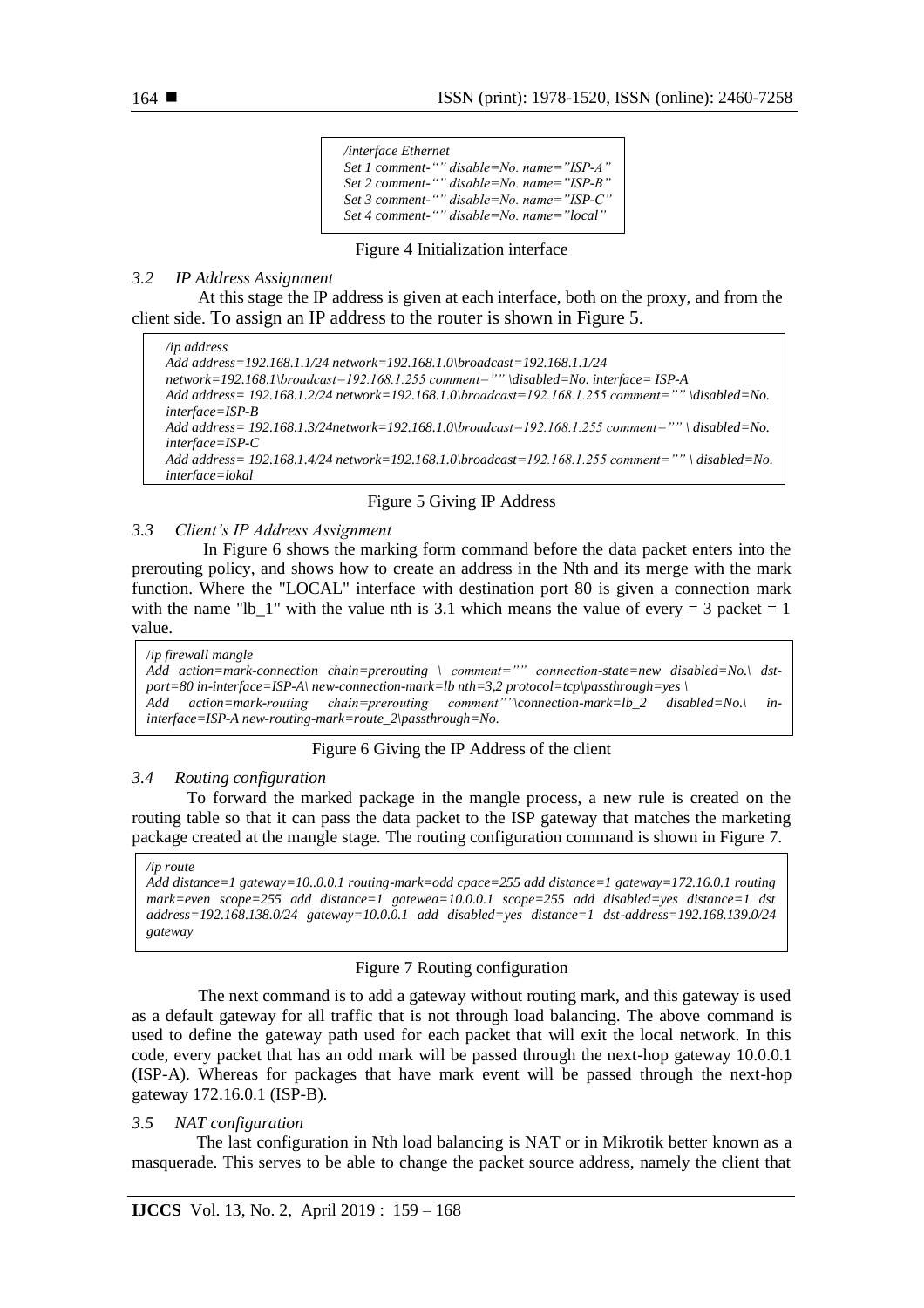has a private IP address so that it can be recognized on the internet by translating it into a public IP address. The NAT configuration command is shown in Figure 8.

# */ip firewall nat Add action=masquerade chain=srcnat comment=""\ disabled=No. out-interface=ISP-A*

*Add action=masquerade chain=srcnat comment=""\ disabled=No. out-interface=ISP-B Add action=masquerade chain=srcnat comment=""\ disabled=No. out-interface=ISP-C*

# Figure 8 NAT configuration

The above command shows the configuration of the Nth load balancing to do the NAT process for each packet header that comes out of the router interface, namely the ISP-A interface, ISP-B interface, and ISP-C interface.

# *3.6. Testing before load balancing Nth*

The test was carried out with five trials on the ISP-A, ISP-B and ISP-C servers by looking at the results of the download, upload rate and ping time before load balancing was carried out. Testing is done using the speed test application. The test results can be seen in Table 2.

| ISP-A |             |             | $ISP-B$ |             |             | $ISP-C$ |             |             |
|-------|-------------|-------------|---------|-------------|-------------|---------|-------------|-------------|
| Ping  | Download    | Upload      | Ping    | Download    | Upload      | Ping    | Download    | Upload      |
| 160   | $5,95$ Mbps | 29.94       | 120     | $1,40$ Mbps | 28,50       | 174     | 5,57 Mbps   | $1,73$ Mbps |
| ms    |             | <b>Mbps</b> | ms      |             | <b>Mbps</b> | ms      |             |             |
| 155   | $9,32$ Mbps | 20,05       | 125     | 7,56 Mbps   | 21,43       | 174     | $6,32$ Mbps | $1,60$ Mbps |
| ms    |             | <b>Mbps</b> | ms      |             | Mbps        | ms      |             |             |
| 109   | $4.98$ Mbps | 31.71       | 130     | $2,63$ Mbps | 27,94       | 165     | $6,13$ Mbps | $1,17$ Mbps |
| ms    |             | <b>Mbps</b> | ms      |             | <b>Mbps</b> | ms      |             |             |
| 167   | $4,18$ Mbps | 30,73       | 128     | $1,39$ Mbps | 28,16       | 165     | $5,24$ Mbps | $1,10$ Mbps |
| ms    |             | <b>Mbps</b> | ms      |             | <b>Mbps</b> | ms      |             |             |
| 159   | $3,21$ Mbps | 32,24       | 136     | $9,54$ Mbps | 20,32       | 164     | $5,67$ Mbps | $1,96$ Mbps |
| ms    |             | <b>Mbps</b> | ms      |             | <b>Mbps</b> | ms      |             |             |

Table 2 Test results before load balancing

# *3.7 Testing after load balancing Nth*

From the results of the tests that have been carried out as in Table 3 can be seen the comparison of the quality of the connection from before and after the implementation of load balancing. The test shows that on the download side is 39.23 Mbps and upload is 65.06 Mbps, ping is an average of 38 ms. Furthermore, the average download was 36.03 Mbps, uploading 67.90 Mbps and ping on average was 37 ms. Based on Table 3 shows the quality of internet connections has changed a lot on ping data, upload data, and downloads. On download, testing can be seen the speed increases when the load balancing system. Connection quality can be seen from the size of the roundtrip and the number of lost packages. The smaller these two numbers, the better the quality of the connection. The ping utility in Table 3 shows small results. This can be explained that Nth load balancing can balance the connections between the three ISP.

| $10000$ $\sigma$ $1000$ $\sigma$ $1000$ $\sigma$ $1000$ $\sigma$ $1000$ $\sigma$ $1000$ $\sigma$ $0000$ |                 |            |              |  |  |  |  |  |  |
|---------------------------------------------------------------------------------------------------------|-----------------|------------|--------------|--|--|--|--|--|--|
| Testing                                                                                                 | Ping            | Download   | Upload       |  |  |  |  |  |  |
|                                                                                                         | $38 \text{ ms}$ | 36,40 Mbps | $69.01$ Mbps |  |  |  |  |  |  |
|                                                                                                         | $38 \text{ ms}$ | 39,23 Mbps | $65,06$ Mbps |  |  |  |  |  |  |
|                                                                                                         | $37 \text{ ms}$ | 35,17 Mbps | 67,81 Mbps   |  |  |  |  |  |  |
|                                                                                                         | $37 \text{ ms}$ | 33,73 Mbps | 69,84 Mbps   |  |  |  |  |  |  |
|                                                                                                         | $38 \text{ ms}$ | 35,63 Mbps | 67,79 Mbps   |  |  |  |  |  |  |

Table 3 Test results The Nth method after load balancing

# *3.8 Test results for the deployment of Packet Load Balancing Nth*

 Parameters tested on the balance of connections at each ISP gateway Nth load balancing is the average spread of packet transmitted (Tx/upload) from each gateway. In Table 4 it can be seen that Nth load balancing has successfully spread the same packet on all three interfaces. This result shows that the Nth load balancing method can divide the transmitted spread evenly at each gateway.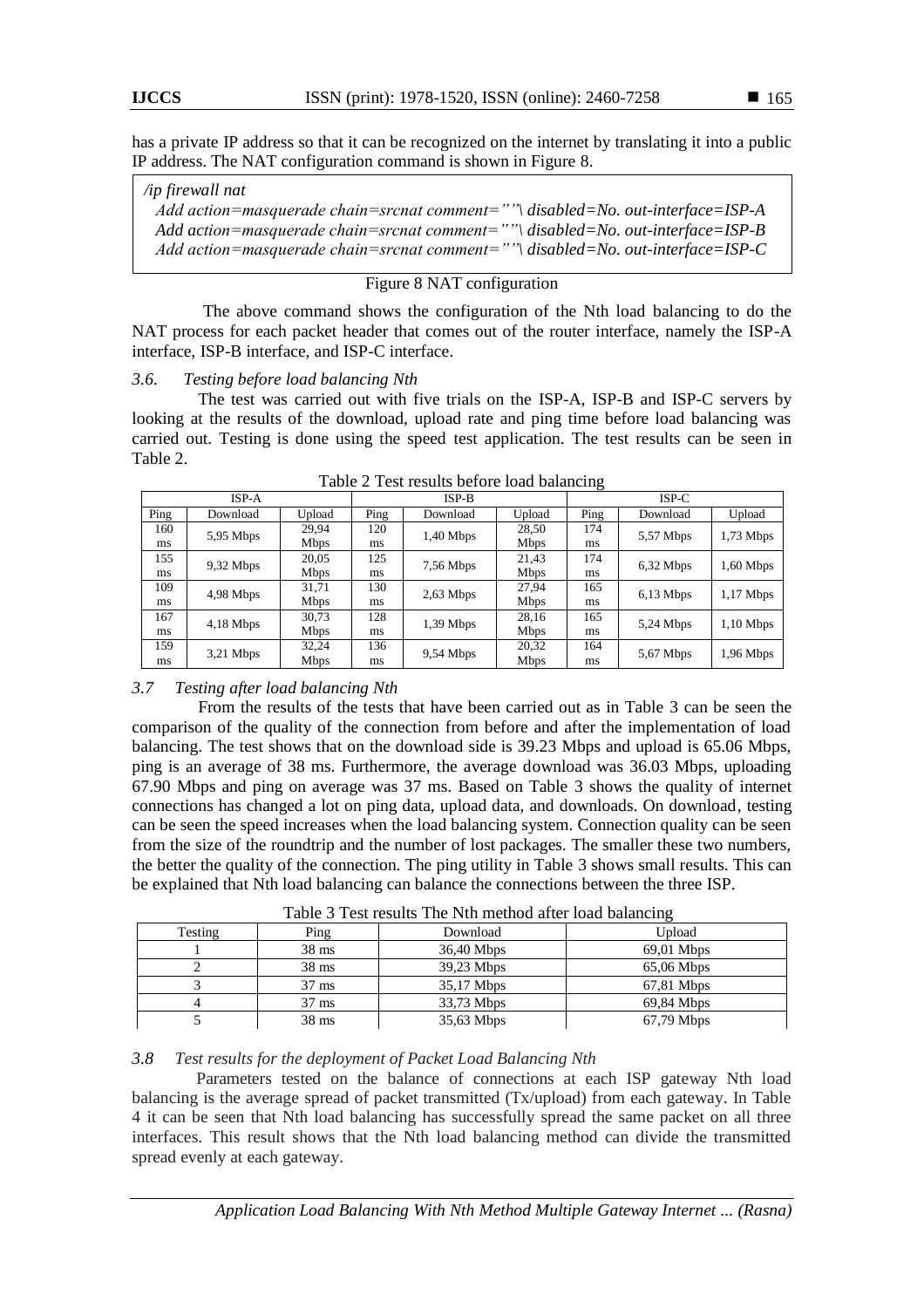| Tuble 1 The results of testing the spread of packet foud building |             |              |             |              |  |  |  |  |
|-------------------------------------------------------------------|-------------|--------------|-------------|--------------|--|--|--|--|
| Testing                                                           | $ISP-A(Rx)$ | $ISP-B(Rx)$  | $ISP-C(Rx)$ | LAN(Tx)      |  |  |  |  |
|                                                                   | 34,70 Mbps  | $29,90$ Mbps | $7,93$ Mbps | $72,53$ Mbps |  |  |  |  |
| $\mathfrak{D}$                                                    | 35,02 Mbps  | 30,19 Mbps   | $7,40$ Mbps | $72,61$ Mbps |  |  |  |  |
| 3                                                                 | 34,33 Mbps  | 29,97 Mbps   | $7,30$ Mbps | 71,60 Mbps   |  |  |  |  |
| $\overline{4}$                                                    | 34,67 Mbps  | 30,06 Mbps   | $7,10$ Mbps | 71,83 Mbps   |  |  |  |  |
| 5                                                                 | 35,07 Mbps  | 30,10 Mbps   | $7,00$ Mbps | 72,17 Mbps   |  |  |  |  |
| 6                                                                 | 35,01Mbps   | 29,99 Mbps   | $6,20$ Mbps | 71,20 Mbps   |  |  |  |  |
| 7                                                                 | 34,34 Mbps  | 32,09 Mbps   | $7,10$ Mbps | 73,53 Mbps   |  |  |  |  |
| 8                                                                 | 35,01 Mbps  | 30,50 Mbps   | $7,22$ Mbps | 72,73 Mbps   |  |  |  |  |
| Average                                                           | 34,75 Mbps  | 30,12 Mbps   | $7,17$ Mbps | 72,03 Mbps   |  |  |  |  |

Table 4 The results of testing the spread of packet load balancing

## *3.9 Throughput testing*

 In the process of measuring throughput, testing is carried out for 4 days, which starts on Monday, 11 October 2018 to 14 October 2018. The testing process is carried out during rush hour, which is the range between 08.00-16.00 hours. The throughput value is described by the average throughput. Throughput is based on testing using the speed test application. The test results are shown in Table 5

|                 |           | Average    | Information    |          |  |  |
|-----------------|-----------|------------|----------------|----------|--|--|
| Date            | Time(WIT) | Throughput | Index          | Category |  |  |
|                 | 08.00     | 80.27 Mbps | 3              | Good     |  |  |
|                 | 10.00     | 80.89 Mbps | 3              | Good     |  |  |
| 11 October 2018 | 12.00     | 82.76 Mbps | $\overline{c}$ | Good     |  |  |
|                 | 14.00     | 80.89 Mbps | $\overline{c}$ | Good     |  |  |
|                 | 16.00     | 83.45 Mbps | $\overline{c}$ | Good     |  |  |
|                 | 08.00     | 81.5 Mbps  | 3              | Good     |  |  |
|                 | 10.00     | 82.5 Mbps  | 3              | Good     |  |  |
| 12 October 2018 | 12.00     | 79.2 Mbps  | 3              | Good     |  |  |
|                 | 14.00     | 79.9 Mbps  | $\overline{c}$ | Good     |  |  |
|                 | 16.00     | 84.2 Mbps  | $\overline{c}$ | Good     |  |  |
|                 | 08.00     | 89.4 Mbps  | 3              | Good     |  |  |
|                 | 10.00     | 85.3 Mbps  | 3              | Good     |  |  |
| 13 October 2018 | 12.00     | 80.2 Mbps  | 3              | Good     |  |  |
|                 | 14.00     | 89.9 Mbps  | 3              | Good     |  |  |
|                 | 16.00     | 89.9 Mbps  | 3              | Good     |  |  |
| 14 October 2018 | 08.00     | 96.3 Mbps  | 3              | Good     |  |  |
|                 | 10.00     | 92.4 Mbps  | 3              | Good     |  |  |
|                 | 12.00     | 80.9 Mbps  | $\overline{2}$ | Good     |  |  |
|                 | 14.00     | 76.3 Mbps  | $\overline{c}$ | Good     |  |  |
|                 | 16.00     | 70.3 Mbps  | $\overline{c}$ | Good     |  |  |

Table 5 Results of throughput testing

Based on Table 5 the results of throughput measurements obtained for four days. The test results show that the average throughput has index 3, according to TIPHON standards is in a good category. The throughput monitoring results are displayed in four days, with a time variation between 08.00-16.00.

# *3.10 Packet loss testing*

 Packet loss testing uses tools NetTools when sending data packets from the client. The results of packet loss testing in Table 6 obtain an average of 0% with a very good category. From these values, it can be concluded that packet loss testing according to TIPHON standards is in a good category.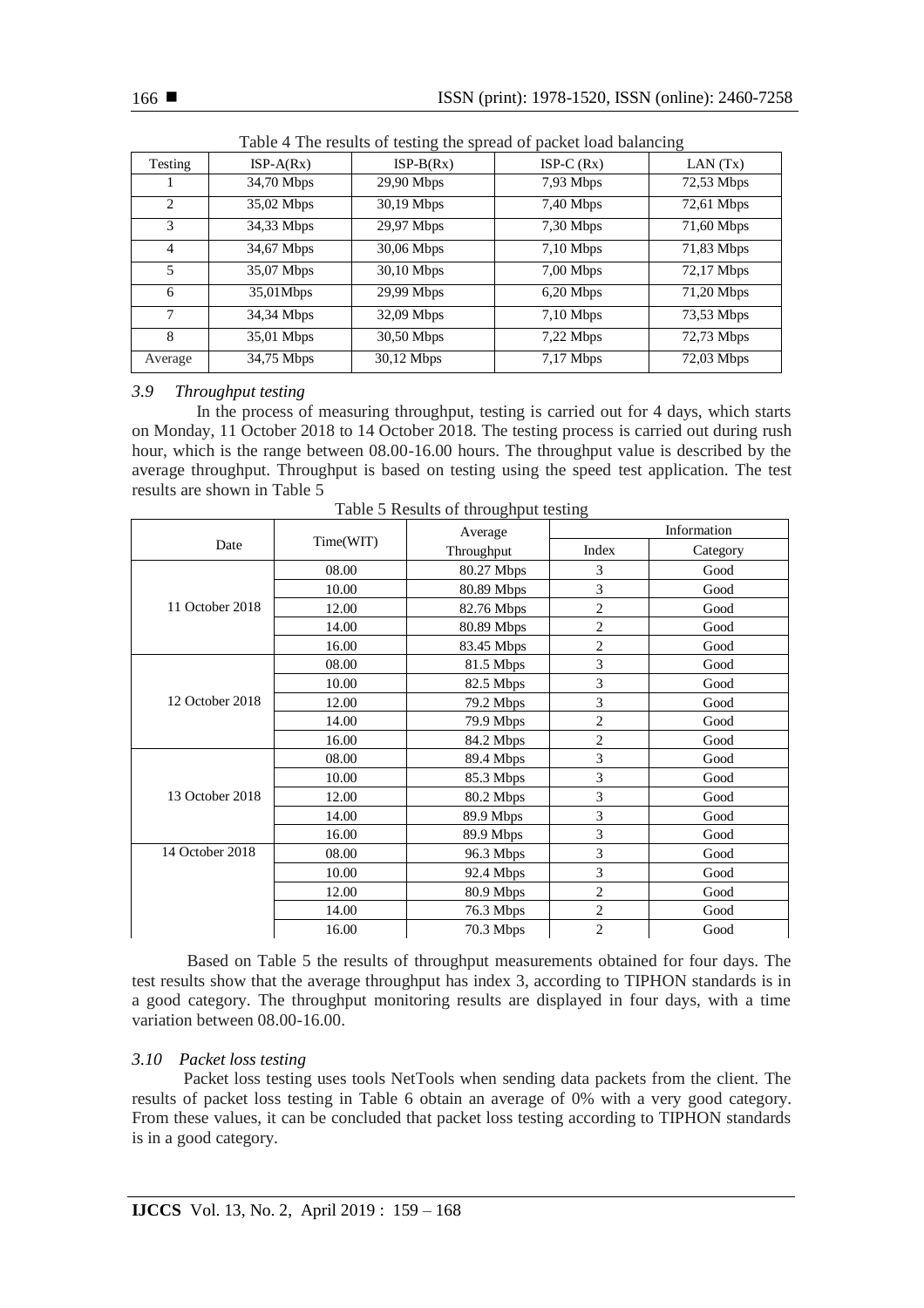| Table of Results of testing I acket Loss |            |              |                     |                |                |           |  |  |
|------------------------------------------|------------|--------------|---------------------|----------------|----------------|-----------|--|--|
| Date                                     | Time (WIT) |              | Average packet loss |                | Index          |           |  |  |
|                                          |            | $ISP_4$      | $ISP-B$             | ISP-C          |                | Category  |  |  |
|                                          | 08.00      | $\Omega$     | $\Omega$            | $\Omega$       | 4              | Very good |  |  |
| 11 October                               | 10.00      | $\Omega$     | $\Omega$            | $\Omega$       | 4              | Very good |  |  |
|                                          | 12.00      | C            |                     |                | 4              | Very good |  |  |
| 2018                                     | 14.00      | $\Omega$     | $\Omega$            | $\Omega$       | 4              | Very good |  |  |
|                                          | 16.00      | $\Omega$     | $\Omega$            | $\Omega$       | 4              | Very good |  |  |
|                                          | 08.00      | $\Omega$     | $\Omega$            | 0              | 4              | Very good |  |  |
| 12 October                               | 10.00      |              |                     |                | 4              | Very good |  |  |
|                                          | 12.00      | $\Omega$     | $\Omega$            | $\Omega$       | 4              | Very good |  |  |
| 2018                                     | 14.00      | C            | $\mathfrak{D}$      | $\mathfrak{D}$ | 4              | Very good |  |  |
|                                          | 16.00      | $\Omega$     | $\Omega$            | $\Omega$       | 4              | Very good |  |  |
|                                          | 08.00      | $\Omega$     | $\Omega$            | $\Omega$       | 4              | Very good |  |  |
| 13 October                               | 10.00      | $\Omega$     | $\Omega$            | $\Omega$       | 4              | Very good |  |  |
|                                          | 12.00      | $\Omega$     | $\Omega$            | $\Omega$       | 4              | Very good |  |  |
| 2018                                     | 14.00      |              |                     |                | $\overline{4}$ | Very good |  |  |
|                                          | 16.00      | $\Omega$     | $\Omega$            | $\Omega$       | 4              | Very good |  |  |
|                                          | 08.00      | C            |                     |                | 4              | Very good |  |  |
| 14 October                               | 10.00      |              |                     |                | 4              | Very good |  |  |
|                                          | 12.00      |              |                     |                | 4              | Very good |  |  |
| 2018                                     | 14.00      | $\Omega$     | $\Omega$            | $\Omega$       | 4              | Very good |  |  |
|                                          | 16.00      | $\mathbf{0}$ | $\theta$            | $\overline{0}$ | 4              | Very good |  |  |

Table 6 Results of testing Packet Loss

In Table 6 shows on 11 October 2018 at 08.00 to 16.00 the average packet loss at ISP-A, ISP-B and ISP-C ranged from 0-2% with index 4 with a very good category. On October 12, 2018, at 08.00 to 16.00 the average packet loss at ISP-A, ISP-B, ISP-C ranged from 0-1% with very good category. Condition for the total number of lost packet losses, due to equipment damage and bad weather. The causes of packet loss can occur due to collisions or collisions between data on the network and this affects all lines.

## *3.11 Delay Testing Results (latency)*

Based on the QoS value according to the TIPHON version as standardization, the latency category is a "very good" if the delay is <150ms, "good" if the delay is 150 ms to 300 ms, "moderate" if the delay is > 450 ms. In Table 7, the results of testing delay (latency) can be seen. Data collection is carried out during working hours between 08.00 - 16.00 WIT for four days. Measurements are made from the router load balancer side, to monitor network response on each path. It appears that the average latency is <150 ms.

|                    | Time (WIT) | Latency (ms) |         |         | JI<br>Average |                |           |
|--------------------|------------|--------------|---------|---------|---------------|----------------|-----------|
| Date               |            | ISP-A        | $ISP-B$ | $ISP-C$ | latency       | Index          | Category  |
|                    | 08.00      | 102          | 194     | 136     | 144           | $\overline{4}$ | Very good |
| 11<br>October 2018 | 10.00      | 93           | 189     | 82      | 121           | 4              | Very good |
|                    | 12.00      | 114          | 107     | 136     | 119           | 4              | Very good |
|                    | 14.00      | 82           | 104     | 82      | 89            | 4              | Very good |
|                    | 16.00      | 144          | 95      | 93      | 111           | 4              | Very good |
|                    | 08.00      | 78           | 76      | 77      | 77            | 4              | Very good |
| 12<br>October 2018 | 10.00      | 158          | 143     | 87      | 129           | 4              | Very good |
|                    | 12.00      | 67           | 139     | 132     | 113           | 4              | Very good |
|                    | 14.00      | 140          | 109     | 178     | 142           | 4              | Very good |
|                    | 16.00      | 143          | 152     | 93      | 129           | 4              | Very good |
|                    | 08.00      | 198          | 84      | 99      | 127           | 4              | Very good |
| 13                 | 10.00      | 163          | 96      | 190     | 150           | 3              | Good      |
| October 2018       | 12.00      | 164          | 104     | 132     | 133           | 4              | Very good |
|                    | 14.00      | 190          | 92      | 142     | 141           | 4              | Very good |
|                    | 16.00      | 99           | 106     | 152     | 119           | 4              | Very good |
| 14                 | 08.00      | 193          | 102     | 123     | 139           | 4              | Very good |
| October 2018       | 10.00      | 195          | 140     | 98      | 144           | 4              | Very good |
|                    | 12.00      | 72           | 130     | 190     | 131           | 4              | Very good |

Table 7 Test results for a delay (latency)

*Application Load Balancing With Nth Method Multiple Gateway Internet ... (Rasna)*